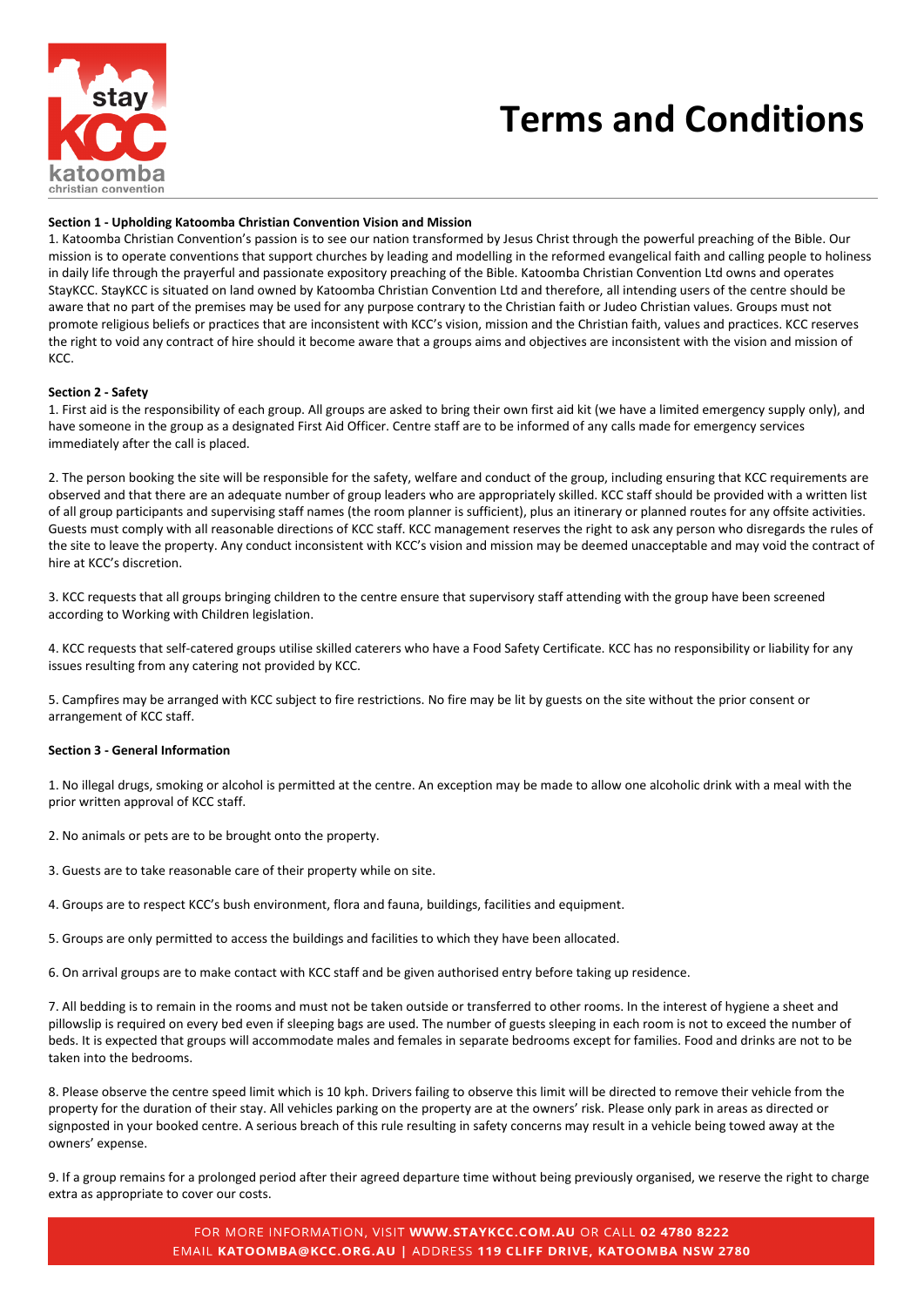## **Section 4 – Noise**

1. No amplified or other loud noise is permitted before 8am and after 10pm. Guests are asked to show consideration for our residential neighbours and staff on site.

## **Section 5 - Confirmation and Payment**

In order to confirm your booking, we require this signed contract to be returned along with your deposit as outlined below:

# **Payment Schedule**

Initial Deposit - Upon Booking - 20% deposit 2nd Deposit - 90 days prior to arrival - Additional 25% deposit 3rd Deposit - 60 days prior to arrival - Additional 25% deposit Final Payment of estimated costs + 100% of expected catering and third party costs - 14 days prior to arrival A final invoice will be issued after the event for any extra costs incurred.

In the event that any payment or part thereof remains unpaid after 45 days from the invoice date, then we reserve the right to charge interest at the rate of 3.0% per month compounding payable on such overdue monies from the date referred above.

# **Section 6 - Minimum Payable, Final Numbers and Visitors**

1. Many of our centres have minimum payable costs. The minimum amount payable for your group will be detailed on your booking contract. We will require your groups final numbers and special dietary requirements (if catered) at least a week (21 days) before your stay unless otherwise agreed. Visitors are welcome during your stay, however you will need to inform us of numbers and day visitor rates will apply.

## **Section 7 - Cancellations**

Written advice of any cancellation must be received and acknowledged by KCC. The following cancellation conditions will apply:

## Cancellation Fees

In excess of 90 days (Wed 6th October 2021) - Loss of deposit

89 – 60 days (Thu 7th October 2021 - Fri 5th November 2021) - 30% of the estimated event costs + 3rd party costs 59 – 30 days (Sat 6th November 2021 - Sun 5th December 2021) - 50% of the estimated event costs + 3rd party costs

29 - 14 days (Mon 6th December 2021 - Tue 21 December 2021) - 75% of the estimated event costs + 3rd party costs

Less than 13 days (Wed 22 December 2021)- 100% of the estimated event costs + catering charges + 3rd party costs

\*Estimated event costs are based on minimum accommodation numbers, meeting spaces, activities and resources

## **Section 8 - Damages and Extra Cleaning**

1. Breakages and damage should be reported immediately to staff and an appropriate charge will be added to your invoice. All clients will be responsible for the cost of excessive cleaning, damage or breakage sustained to the property of KCC during an event arising from want of care, misuse or abuse on the part of the client. This includes any person permitted by the client to be on the centres premises or otherwise occasioned by any breach or default of the client and will pay the cost of making good such damage or breakage within seven days of the submission of an invoice from the centre.

2. We require that groups that are self-catering clean the kitchens to the same standard they are found.

# **Section 9 - Liability**

1. KCC will seek to exercise due care and ensure the comfort and safety of your group. KCC and KCC staff/employees are not to be held liable for any incident, accident or sickness of any guest or damage to any guest's property that may happen to arise through any circumstance, with the exception of negligence, a wilful act or omission by KCC or KCC staff.

## **Section 10 - Further Information**

1. If because of unforeseen and unavoidable circumstances the rooms or space reserved for your function become unavailable, KCC reserves the right to substitute a similar or comparable area. KCC will use its best endeavours to advise the client within a reasonable period of time prior to the date of the function and the client will have the right to withdraw or vary the booking as a result of such advice. KCC reserves the right to book other groups in adjoining centres or meeting areas at any time.

## **Section 11 - Conventions and Large Groups**

1. No client may sell any item (e.g. goods, food & beverages) on site unless approval has been given by KCC management. Most areas of KCC can be catered for and therefore organisers or clients are not permitted to bring food and beverages to a function for sale or consumption unless prior permission has been obtained from centre management.

2. In the event that the client wishes to use the name of Katoomba Christian Convention, StayKCC, KCC centre or any similar reference in its advertising or brochures, excluding reference to the location of a function, written permission must firstly be obtained and a copy of the proposed form of advertising or brochure submitted to KCC and approved prior to publication. KCC reserves the right to cancel the function if this condition has not been fulfilled and particularly if KCC becomes aware of advertising which KCC finds to be objectionable or harmful to the purposes of KCC Ltd. Any cancellation by KCC that arises due to a breach of this condition is subject to the normal cancellation charges.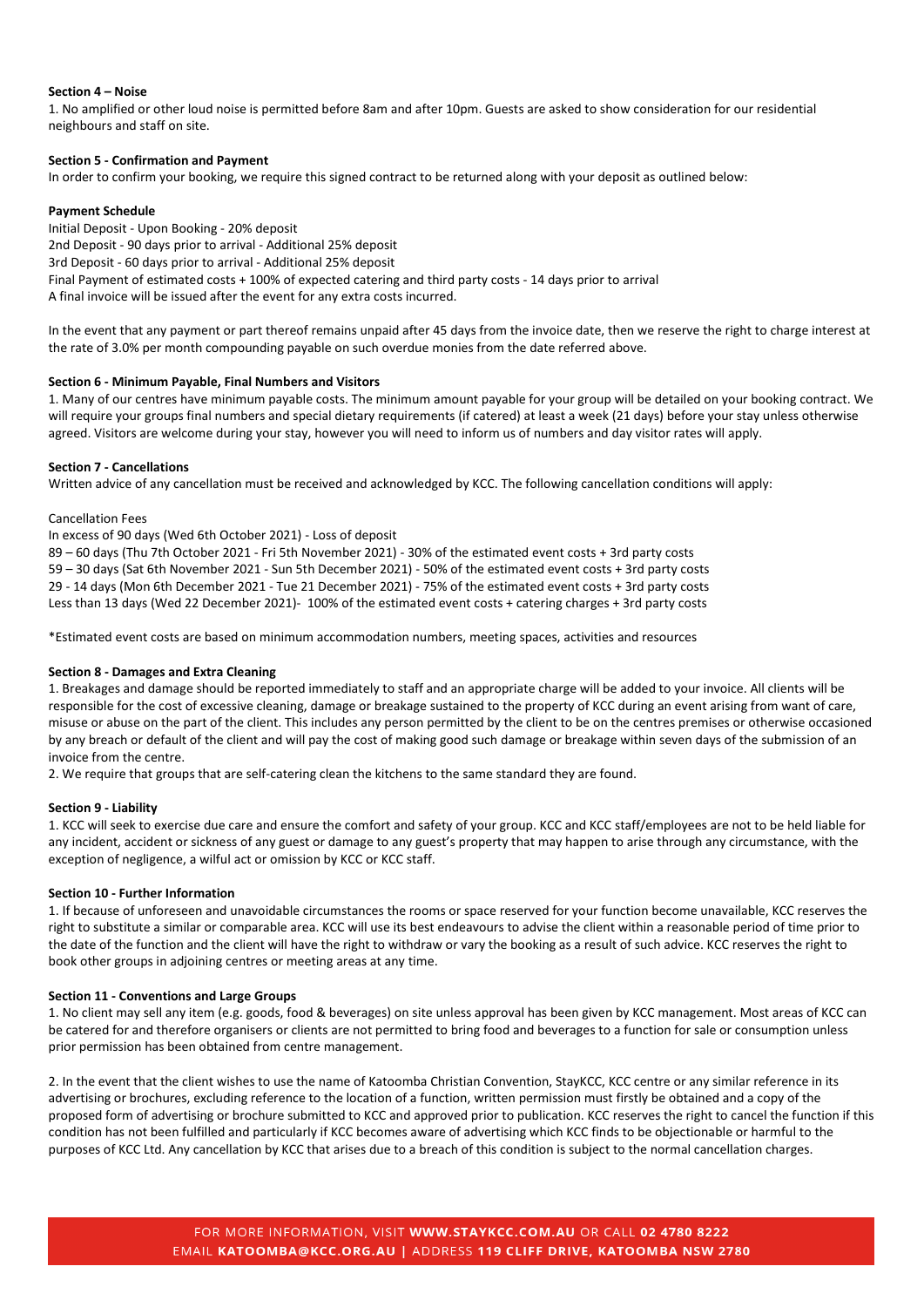3. All signage in public or common areas of KCC must have prior approval of KCC management. Any signage to be erected directly outside the KCC centre or visible to the public from outside the KCC centre should be of a professional design and quality and may require the approval of the building owner and/or the Blue Mountains City Council.

4. The centre will only accept any deliveries of goods one working day prior to an event unless otherwise agreed in advance, and a fee may apply. All goods must be collected within 2 working days of the conclusion of the event.

5. KCC may require evidence of adequate insurance to cover both for property damage and public liability. If the client brings sub-contractors onto the premises, they will be responsible for providing certificates of currency for Workers Compensation and Public Liability insurance for all contractors. By agreeing to these terms and conditions you release KCC Ltd from all actions, suits, damages, claims, costs, expenses and demands that they may incur in respect to injury to or the death of any person or damage to any real or personal property arising in any way whatsoever out of the use of the centres premises or any part thereof (unless arising as a result of the negligence of KCC).

6. All functions are subject to compliance with current work health and safety regulations and to the requirements of any Australian government, semi-government or local government authority. The lighting of candles, naked flames or flammable items is not permitted in the centre. We do not encourage smoke producing machines to be used in the centre although this can be arranged subject to KCC conditions which may include a surcharge.

7. Any material used for stand construction or display purposes must conform to the following standards; non combustible material, inherently non-flammable material, flame-proof fabric, self extinguishing plastic material, plywood, hardwood, pulpboard or fireboard rendered flame resistant by a process of impregnation acceptable to the authorities.

8. Cooking demonstrations should only occur within the designated food preparation areas, and in these areas they must be conducted under an operating exhaust system.

9. The administration of all these requirements will be at the absolute discretion of KCC and all clients, their contractors, invitees, volunteers, agents and any other person permitted by the client to be upon the premises must at all times follow the instructions of KCC management.

10. Clients bringing electrical equipment for use within the KCC premises are responsible for ensuring the equipment is maintained in a safe condition, including the completion of inspections and tests as required by the NSW WHS Regulation 2001. KCC reserves the right to review client equipment maintenance records, including inspection and test records, prior to allowing a client to bring electrical equipment for use within KCC centre premises.

11. Additional Charges - KCC reserves the right to add additional charges to the final invoice for additional administration time over an above what would be reasonable for this event. This would include, but not limited to, time spent liaising with relevant authorities on behalf of the client for the success delivery of this event. This additional time is charged at a rate of \$60 per hour.

## 12**. Special Covid-19 Clause**

## Government imposed Stay at Home Orders

In the event that Government imposed Stay at Home orders are in effect on the dates of your event for the Greater Sydney region then the following policy will apply:

1. We will transfer your booking at no cost, excluding third party charges which will be charged at cost, to another date with-in 12 months of the original event date.

2. If your event is not able to change dates and you want to cancel outright, then we would charge 20% of the applicable cancellation costs, excluding third party charges which will be charged at cost, applicable under the terms of your contract to help us cover some of our incurred costs.

## **Government imposed Density Orders**

In the event that Government imposed density orders (2sqm & 4sqm) change for your event for the Blue Mountains region then the following policy will apply:

1. In the first instance we would reserve the right to adjust your facility booked to allow your event to continue as planned.

2. If this is not feasible then we will transfer your booking at no cost, excluding third party charges which will be charged at cost, to another date with-in 12 months of the original event date.

3. If your event is not able to change dates and you want to cancel outright, then we would charge 20% of the applicable cancellation costs, excluding third party charges which will be charged at cost, applicable under the terms of your contract to help us cover some of our incurred costs.

## **Government imposed capacity limits**

In the event that Government changed the capacity limits on mass gathering for your event for Blue Mountains region then the following policy will apply:

1. We will transfer your booking at no cost, excluding third party charges which will be charged at cost, to another date with-in 12 months of the original event date.